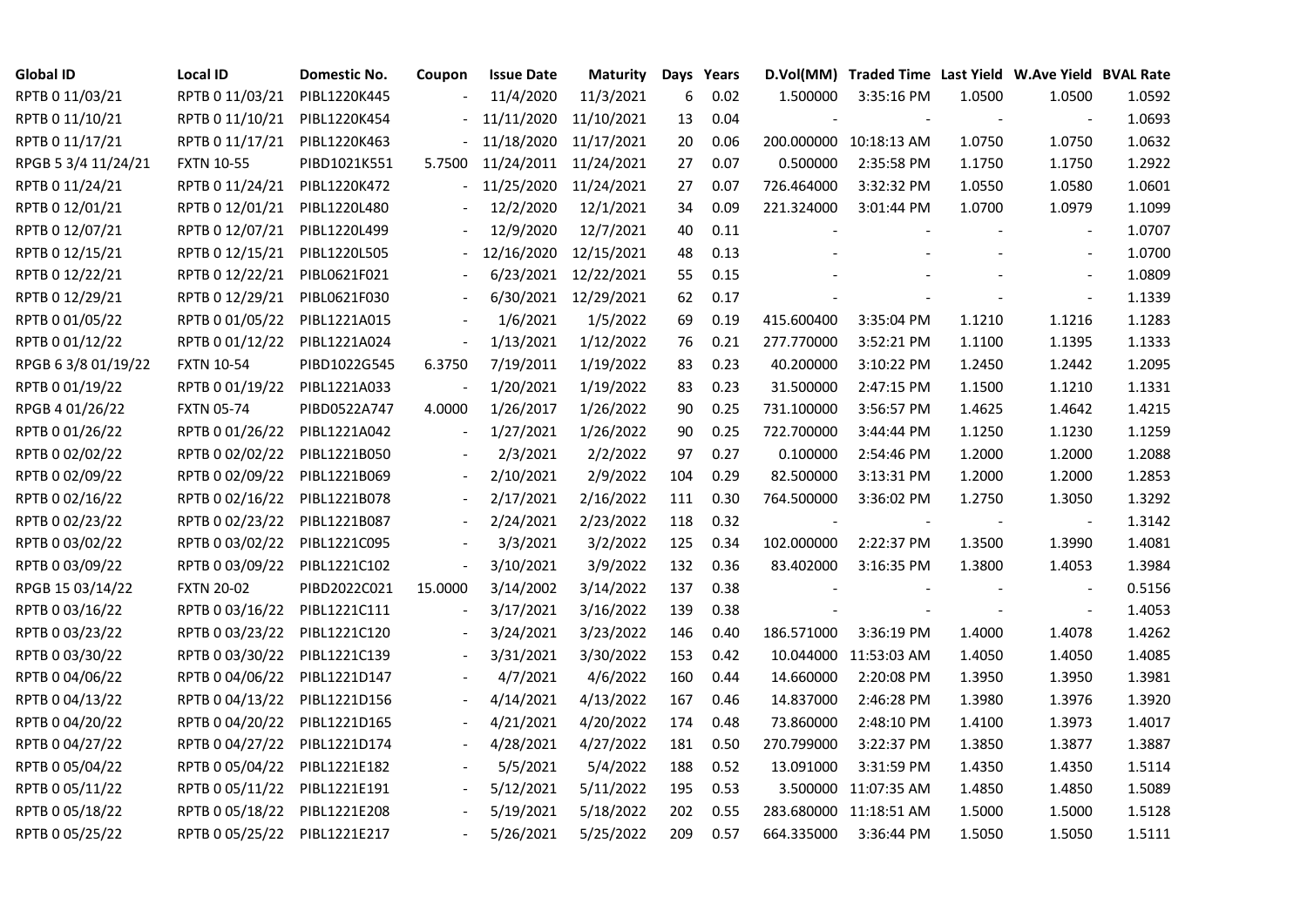| <b>Global ID</b>     | <b>Local ID</b>   | Domestic No. | Coupon                   | <b>Issue Date</b> | <b>Maturity</b> |     | Days Years |                          | D.Vol(MM) Traded Time Last Yield W.Ave Yield BVAL Rate |        |                          |        |
|----------------------|-------------------|--------------|--------------------------|-------------------|-----------------|-----|------------|--------------------------|--------------------------------------------------------|--------|--------------------------|--------|
| RPTB 0 06/01/22      | RPTB 0 06/01/22   | PIBL1221F225 |                          | 6/2/2021          | 6/1/2022        | 216 | 0.59       | 0.500000                 | 2:12:20 PM                                             | 1.5200 | 1.5200                   | 1.4964 |
| RPTB 0 06/08/22      | RPTB 0 06/08/22   | PIBL1221F234 |                          | 6/9/2021          | 6/8/2022        | 223 | 0.61       | 7.000000                 | 2:52:04 PM                                             | 1.5100 | 1.5229                   | 1.5289 |
| RPTB 0 06/15/22      | RPTB 0 06/15/22   | PIBL1221F243 | $\overline{\phantom{a}}$ | 6/16/2021         | 6/15/2022       | 230 | 0.63       | 6.000000                 | 2:30:37 PM                                             | 1.4600 | 1.4950                   | 1.5350 |
| RPTB 0 06/22/22      | RPTB 0 06/22/22   | PIBL1221F252 | $\overline{\phantom{a}}$ | 6/23/2021         | 6/22/2022       | 237 | 0.65       |                          |                                                        |        |                          | 1.5644 |
| RPTB 0 06/29/22      | RPTB 0 06/29/22   | PIBL1221F261 | $\Box$                   | 6/30/2021         | 6/29/2022       | 244 | 0.67       |                          | 227.340000 11:45:20 AM                                 | 1.5600 | 1.5598                   | 1.5599 |
| RPGB 4 3/4 07/04/22  | <b>FXTN 03-24</b> | PIBD0322G247 | 4.7500                   | 7/4/2019          | 7/4/2022        | 249 | 0.68       | 540.800000               | 2:01:59 PM                                             | 1.5600 | 1.5732                   | 1.5814 |
| RPTB 0 07/06/22      | RPTB 0 07/06/22   | PIBL1221G279 | $\blacksquare$           | 7/7/2021          | 7/6/2022        | 251 | 0.69       |                          | 0.503000 11:54:16 AM                                   | 1.5250 | 1.5250                   | 1.5359 |
| RPTB 0 07/13/22      | RPTB 0 07/13/22   | PIBL1221G288 | $\overline{\phantom{a}}$ | 7/14/2021         | 7/13/2022       | 258 | 0.71       |                          |                                                        |        |                          | 1.5466 |
| RPTB 0 07/20/22      | RPTB 0 07/20/22   | PIBL1221G297 |                          | 7/21/2021         | 7/20/2022       | 265 | 0.73       |                          |                                                        |        |                          | 1.5637 |
| RPTB 0 07/27/22      | RPTB 0 07/27/22   | PIBL1221G304 | $\overline{\phantom{a}}$ | 7/28/2021         | 7/27/2022       | 272 | 0.75       |                          |                                                        |        |                          | 1.5645 |
| RPGB 4 7/8 08/02/22  | <b>FXTN 10-56</b> | PIBD1022H562 | 4.8750                   | 8/2/2012          | 8/2/2022        | 278 | 0.76       |                          |                                                        |        | $\overline{\phantom{a}}$ | 1.6956 |
| RPTB 0 08/03/22      | RPTB 0 08/03/22   | PIBL1221H312 | $\overline{a}$           | 8/4/2021          | 8/3/2022        | 279 | 0.76       |                          | 131.300000 10:23:13 AM                                 | 1.5250 | 1.5426                   | 1.5475 |
| RPTB 0 08/10/22      | RPTB 0 08/10/22   | PIBL1221H321 | $\overline{\phantom{a}}$ | 8/11/2021         | 8/10/2022       | 286 | 0.78       | 1.000000                 | 2:26:38 PM                                             | 1.5800 | 1.5800                   | 1.5747 |
| RPTB 0 08/17/22      | RPTB 0 08/17/22   | PIBL1221H330 |                          | 8/18/2021         | 8/17/2022       | 293 | 0.80       |                          |                                                        |        | $\overline{\phantom{a}}$ | 1.5951 |
| RPTB 0 08/24/22      | RPTB 0 08/24/22   | PIBL1221H349 |                          | 8/25/2021         | 8/24/2022       | 300 | 0.82       |                          |                                                        |        | $\overline{\phantom{a}}$ | 1.5887 |
| RPTB 0 08/31/22      | RPTB 0 08/31/22   | PIBL1221I357 |                          | 9/1/2021          | 8/31/2022       | 307 | 0.84       | 1.200000                 | 3:40:39 PM                                             | 1.5800 | 1.5800                   | 1.5912 |
| RPTB 0 09/07/22      | RPTB 0 09/07/22   | PIBL1221I366 | $\overline{\phantom{a}}$ | 9/8/2021          | 9/7/2022        | 314 | 0.86       |                          |                                                        |        |                          | 1.6051 |
| RPGB 4 3/4 09/13/22  | <b>FXTN 10-57</b> | PIBD1022I570 | 4.7500                   | 9/13/2012         | 9/13/2022       | 320 | 0.88       |                          |                                                        |        | $\blacksquare$           | 1.7608 |
| RPTB 0 09/14/22      | RPTB 0 09/14/22   | PIBL1221I375 | $\overline{\phantom{a}}$ | 9/15/2021         | 9/14/2022       | 321 | 0.88       |                          |                                                        |        |                          | 1.5976 |
| RPTB 0 09/21/22      | RPTB 0 09/21/22   | PIBL1221I384 |                          | 9/22/2021         | 9/21/2022       | 328 | 0.90       |                          |                                                        |        | $\sim$                   | 1.6070 |
| RPTB 0 09/28/22      | RPTB 0 09/28/22   | PIBL1221I393 |                          | 9/29/2021         | 9/28/2022       | 335 | 0.92       | 7.000000                 | 3:12:32 PM                                             | 1.5950 | 1.5951                   | 1.6046 |
| RPTB 0 10/05/22      | RPTB 0 10/05/22   | PIBL1221J409 |                          | 10/6/2021         | 10/5/2022       | 342 | 0.94       |                          |                                                        |        |                          | 1.6100 |
| RPTB 0 10/12/22      | RPTB 0 10/12/22   | PIBL1221J418 |                          | 10/13/2021        | 10/12/2022      | 349 | 0.96       |                          |                                                        |        |                          | 1.5946 |
| RPGB 12 3/4 10/17/22 | <b>FXTN 20-03</b> | PIBD2022J033 | 12.7500                  | 10/17/2002        | 10/17/2022      | 354 | 0.97       |                          |                                                        |        |                          | 1.8203 |
| RPTB 0 10/19/22      | RPTB 0 10/19/22   | PIBL1221J427 | $\overline{\phantom{0}}$ | 10/20/2021        | 10/19/2022      | 356 | 0.98       | 111.702000               | 3:36:58 PM                                             | 1.4900 | 1.6033                   | 1.6074 |
| RPTB 0 10/26/22      | RPTB 0 10/26/22   | PIBL1221J436 | $\equiv$                 | 10/27/2021        | 10/26/2022      | 363 | 0.99       | 407.021000               | 3:20:13 PM                                             | 1.6000 | 1.6071                   | 1.6091 |
| RPGB 4 5/8 12/04/22  | RTB 05-11         | PIID0522L114 | 4.6250                   | 12/4/2017         | 12/4/2022       | 402 | 1.10       | 1479.000400              | 3:49:02 PM                                             | 2.0250 | 2.0204                   | 2.0194 |
| RPGB 4 12/06/22      | <b>FXTN 10-58</b> | PIBD1022L585 | 4.0000                   | 12/6/2012         | 12/6/2022       | 404 | 1.11       | $\overline{\phantom{a}}$ |                                                        |        | $\blacksquare$           | 1.8604 |
| RPGB 4 3/8 02/11/23  | RTB 03-10         | PIID0323B101 | 4.3750                   | 2/11/2020         | 2/11/2023       | 471 | 1.29       | 2851.795000              | 3:55:40 PM                                             | 2.1500 | 2.1263                   | 2.1250 |
| RPGB 13 02/20/23     | <b>FXTN 20-04</b> | PIBD2023B048 | 13.0000                  | 2/20/2003         | 2/20/2023       | 480 | 1.31       |                          |                                                        |        |                          | 2.0111 |
| RPGB 5 1/2 03/08/23  | <b>FXTN 05-75</b> | PIBD0523C752 | 5.5000                   | 3/8/2018          | 3/8/2023        | 496 | 1.36       |                          |                                                        |        | $\overline{\phantom{a}}$ | 2.1117 |
| RPGB 3 1/2 04/21/23  | <b>FXTN 07-58</b> | PIBD0723D588 | 3.5000                   | 4/21/2016         | 4/21/2023       | 540 | 1.48       | 2.000000                 | 9:53:31 AM                                             | 2.2000 | 2.2000                   | 2.1151 |
| RPGB 11 7/8 05/29/23 | <b>FXTN 20-05</b> | PIBD2023E054 | 11.8750                  | 5/29/2003         | 5/29/2023       | 578 | 1.58       |                          |                                                        |        |                          | 2.1582 |
| RPGB 3 1/4 08/15/23  | RTB 10-04         | PIID1023H046 | 3.2500                   | 8/15/2013         | 8/15/2023       | 656 | 1.80       | 173.100000               | 2:57:27 PM                                             | 2.4000 | 2.2527                   | 2.2893 |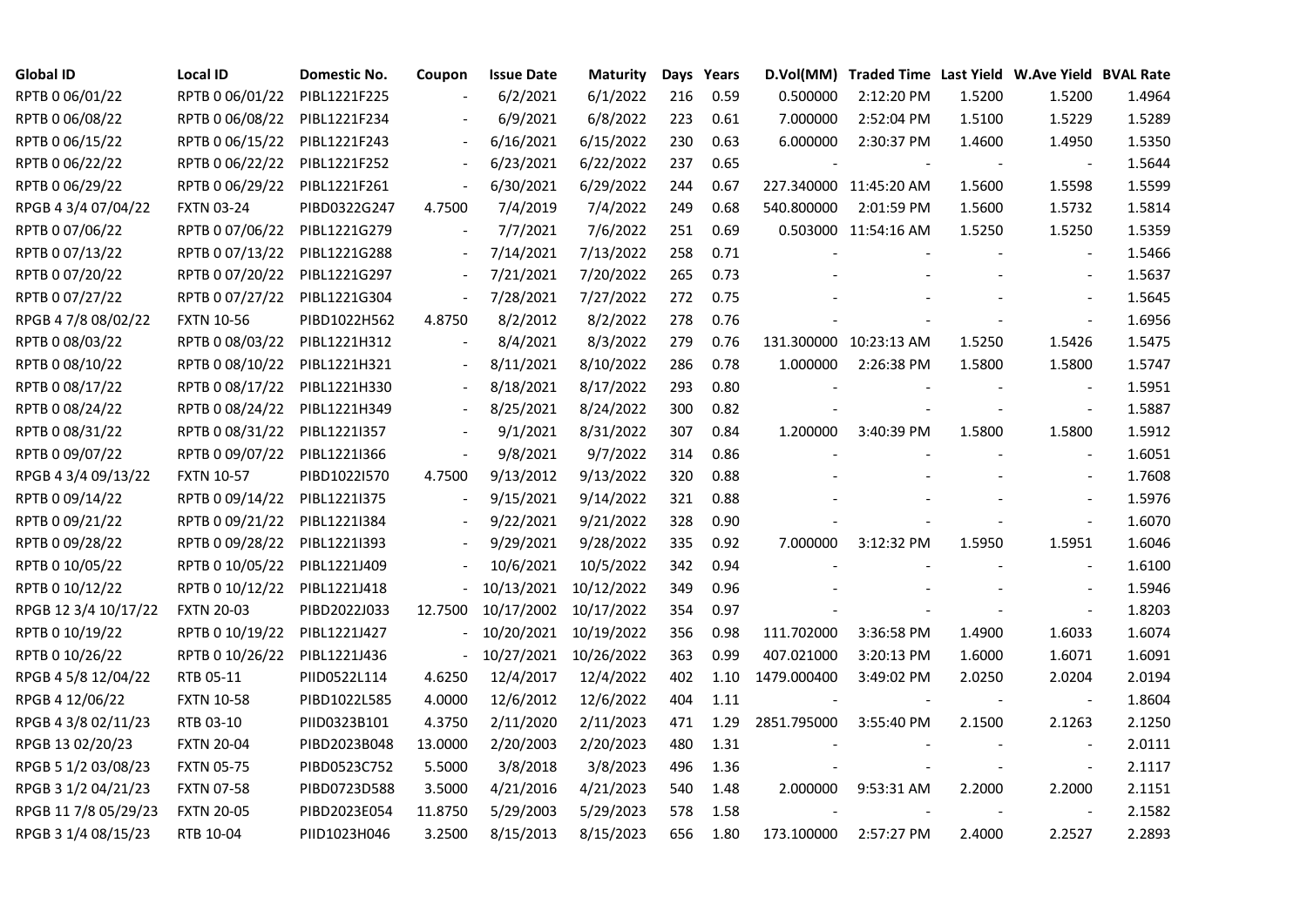| <b>Global ID</b>     | <b>Local ID</b>   | Domestic No. | Coupon  | <b>Issue Date</b> | <b>Maturity</b>  |     | Days Years | D.Vol(MM)   | Traded Time Last Yield W.Ave Yield BVAL Rate |                |                          |        |
|----------------------|-------------------|--------------|---------|-------------------|------------------|-----|------------|-------------|----------------------------------------------|----------------|--------------------------|--------|
| RPGB 2 3/8 09/10/23  | <b>FXTN 03-25</b> | PIBD0323I252 | 2.3750  | 9/10/2020         | 9/10/2023        | 682 | 1.87       | 60.000000   | 3:28:26 PM                                   | 2.2300         | 2.2371                   | 2.2358 |
| RPGB 11 3/8 10/23/23 | <b>FXTN 20-06</b> | PIBD2023J068 | 11.3750 | 10/23/2003        | 10/23/2023       | 725 | 1.99       |             |                                              |                |                          | 2.3789 |
| RPGB 2 3/8 03/09/24  | RTB 03-11         | PIID0324C115 | 2.3750  | 3/9/2021          | 3/9/2024         | 863 | 2.36       | 151.875000  | 3:07:50 PM                                   | 2.4600         | 2.4525                   | 2.4709 |
| RPGB 6 1/4 03/12/24  | RTB 05-12         | PIID0524C129 | 6.2500  | 3/12/2019         | 3/12/2024        | 866 | 2.37       | 781.500000  | 3:59:53 PM                                   | 2.5325         | 2.5393                   | 2.5447 |
| RPGB 4 1/2 04/20/24  | <b>FXTN 07-59</b> | PIBD0724D595 | 4.5000  | 4/20/2017         | 4/20/2024        | 905 | 2.48       | 1.000000    | 2:32:21 PM                                   | 2.5300         | 2.5300                   | 2.6089 |
| RPGB 12 3/8 06/03/24 | <b>FXTN 20-07</b> | PIBD2024F075 | 12.3750 | 6/3/2004          | 6/3/2024         | 949 | 2.60       |             |                                              |                | $\overline{\phantom{a}}$ | 2.6896 |
| RPGB 12 7/8 08/05/24 | <b>FXTN 20-08</b> | PIBD2024H086 | 12.8750 | 8/5/2004          | 8/5/2024 1,012   |     | 2.77       |             |                                              |                | $\overline{\phantom{a}}$ | 2.7767 |
| RPGB 4 1/8 08/20/24  | <b>FXTN 10-59</b> | PIBD1024H595 | 4.1250  | 8/20/2014         | 8/20/2024 1,027  |     | 2.81       |             | 2.400000 11:55:56 AM                         | 2.8000         | 2.8000                   | 2.7635 |
| RPGB 4 1/4 10/17/24  | <b>FXTN 05-76</b> | PIBD0524J762 | 4.2500  | 10/17/2019        | 10/17/2024 1,085 |     | 2.97       |             |                                              |                |                          | 2.7911 |
| RPGB 13 3/4 11/11/24 | <b>FXTN 20-09</b> | PIBD2024K091 | 13.7500 | 11/11/2004        | 11/11/2024 1,110 |     | 3.04       |             |                                              |                | $\overline{\phantom{a}}$ | 2.9111 |
| RPGB 5 3/4 04/12/25  | FXTN 07-61        | PIBD0725D618 | 5.7500  | 4/12/2018         | 4/12/2025 1,262  |     | 3.46       |             |                                              |                | $\blacksquare$           | 3.2237 |
| RPGB 12 1/8 04/14/25 | <b>FXTN 20-10</b> | PIBD2025D103 | 12.1250 | 4/14/2005         | 4/14/2025 1,264  |     | 3.46       |             |                                              |                | $\blacksquare$           | 3.1108 |
| RPGB 2 5/8 08/12/25  | RTB 05-13         | PIID0525H130 | 2.6250  | 8/12/2020         | 8/12/2025 1,384  |     | 3.79       | 211.695000  | 3:34:00 PM                                   | 3.2000         | 3.1098                   | 3.1215 |
| RPGB 3 5/8 09/09/25  | <b>FXTN 10-60</b> | PIBD10251608 | 3.6250  | 9/9/2015          | 9/9/2025 1,412   |     | 3.87       | 150.000000  | 2:52:01 PM                                   | 3.2700         | 3.2700                   | 3.2727 |
| RPGB 12 1/8 10/20/25 | <b>FXTN 20-11</b> | PIBD2025J116 | 12.1250 | 10/20/2005        | 10/20/2025 1,453 |     | 3.98       |             |                                              |                | $\sim$                   | 3.3558 |
| RPGB 18 1/4 11/29/25 | <b>FXTN 25-01</b> | PIBD2525K015 | 18.2500 | 11/29/2000        | 11/29/2025 1,493 |     | 4.09       |             |                                              |                | $\overline{a}$           | 3.4035 |
| RPGB 10 1/4 01/19/26 | <b>FXTN 20-12</b> | PIBD2026A122 | 10.2500 | 1/19/2006         | 1/19/2026 1,544  |     | 4.23       |             |                                              |                | $\overline{\phantom{a}}$ | 3.4631 |
| RPGB 6 1/4 02/14/26  | <b>FXTN 07-62</b> | PIBD0726B627 | 6.2500  | 2/14/2019         | 2/14/2026 1,570  |     | 4.30       | 12.074000   | 3:30:05 PM                                   | 3.5400         | 3.5352                   | 3.6569 |
| RPGB 3 3/8 04/08/26  | <b>FXTN 05-77</b> | PIBD0526D772 | 3.3750  | 4/8/2021          | 4/8/2026 1,623   |     | 4.44       | 2019.800000 | 3:55:57 PM                                   | 3.7150         | 3.7060                   | 3.7100 |
| RPGB 3 1/2 09/20/26  | RTB 10-05         | PIID1026I057 | 3.5000  | 9/20/2016         | 9/20/2026 1,788  |     | 4.90       |             | 1.000000 10:40:30 AM                         | 3.7000         | 3.7000                   | 3.7300 |
| RPGB 6 1/4 10/20/26  | RTB 15-01         | PIID1526J019 | 6.2500  | 10/20/2011        | 10/20/2026 1,818 |     | 4.98       |             | 0.500000 10:52:08 AM                         | 3.9000         | 3.9000                   | 3.7829 |
| RPGB 8 12/07/26      | <b>FXTN 20-13</b> | PIBD2026L139 | 8.0000  | 12/7/2006         | 12/7/2026 1,866  |     | 5.11       |             |                                              |                | $\sim$                   | 3.8691 |
| RPGB 5 3/8 03/01/27  | RTB 15-02         | PIID1527C023 | 5.3750  | 3/1/2012          | 3/1/2027 1,950   |     | 5.34       |             |                                              |                | $\overline{\phantom{a}}$ | 3.8978 |
| RPGB 4 3/4 05/04/27  | <b>FXTN 10-61</b> | PIBD1027E617 | 4.7500  | 5/4/2017          | 5/4/2027 2,014   |     | 5.51       | 600.000000  | 3:38:11 PM                                   | 4.0100         | 4.0033                   | 4.0022 |
| RPGB 8 5/8 09/06/27  | <b>FXTN 20-14</b> | PIBD2027I140 | 8.6250  | 9/6/2007          | 9/6/2027 2,139   |     | 5.86       |             |                                              |                | $\blacksquare$           | 4.1062 |
| RPGB 6 1/4 03/22/28  | <b>FXTN 10-63</b> | PIBD1028C635 | 6.2500  | 3/22/2018         | 3/22/2028 2,337  |     | 6.40       | 464.000000  | 2:01:28 PM                                   | 4.3975         | 4.4522                   | 4.4486 |
| RPGB 3 5/8 04/22/28  | <b>FXTN 07-64</b> | PIBD0728D649 | 3.6250  | 4/22/2021         | 4/22/2028 2,368  |     | 6.48       | 363.883000  | 3:25:16 PM                                   | 4.2550         | 4.2979                   | 4.2550 |
| RPGB 3 3/4 08/12/28  | <b>FXTN 07-65</b> | PIBD0728H654 | 3.7500  | 8/12/2021         | 8/12/2028 2,480  |     | 6.79       | 152.500000  | 3:54:46 PM                                   | 4.3000         | 4.2344                   | 4.2250 |
| RPGB 9 1/2 12/04/28  | <b>FXTN 20-15</b> | PIBD2028L151 | 9.5000  | 12/4/2008         | 12/4/2028 2,594  |     | 7.10       |             |                                              |                |                          | 4.4569 |
| RPGB 67/8 01/10/29   | <b>FXTN 10-64</b> | PIBD1029A644 | 6.8750  | 1/10/2019         | 1/10/2029 2,631  |     | 7.20       | 5.000000    | 3:52:58 PM                                   | 4.5300         | 4.5300                   | 4.5223 |
| RPGB 8 3/4 05/27/30  | <b>FXTN 20-16</b> | PIBD2030E166 | 8.7500  | 5/27/2010         | 5/27/2030 3,133  |     | 8.58       |             |                                              |                | $\sim$                   | 4.7224 |
| RPGB 2 7/8 07/09/30  | <b>FXTN 10-65</b> | PIBD1030G655 | 2.8750  | 7/9/2020          | 7/9/2030 3,176   |     | 8.70       |             | 15.000000 11:54:04 AM                        | 4.7000         | 4.7000                   | 4.7228 |
| RPGB 12 1/2 07/28/30 | <b>FXTN 25-02</b> | PIBD2530G029 | 12.5000 | 7/28/2005         | 7/28/2030 3,195  |     | 8.75       |             |                                              |                | $\sim$                   | 4.7486 |
| RPGB 11 1/4 01/26/31 | <b>FXTN 25-03</b> | PIBD2531A032 | 11.2500 | 1/26/2006         | 1/26/2031 3,377  |     | 9.25       |             |                                              | $\blacksquare$ | $\sim$                   | 4.8170 |